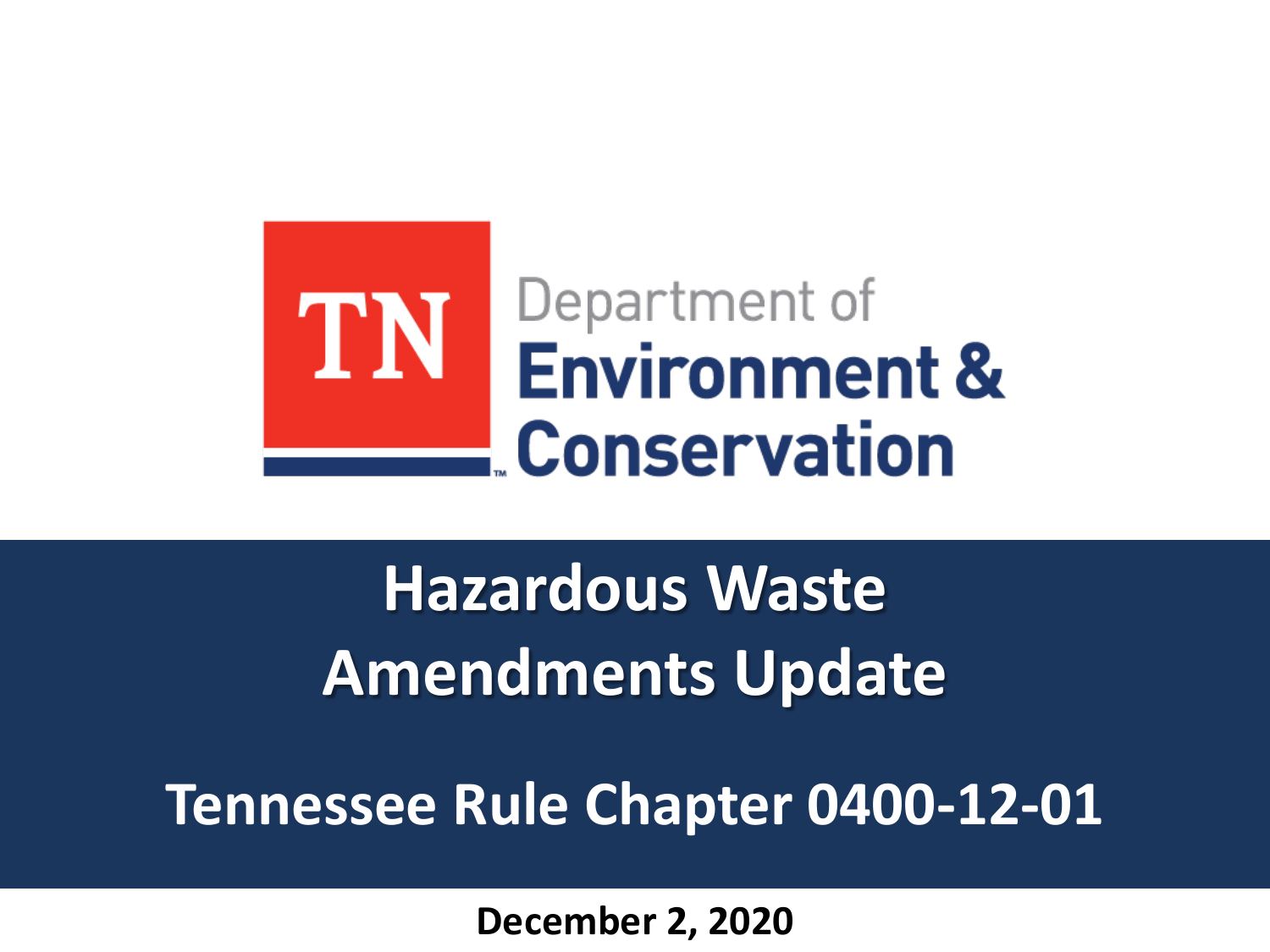## **INTRODUCTION**

## **Jacqueline Okoreeh-Baah, Regulatory Development Section Hazardous Waste Management Program Nashville Central Office**

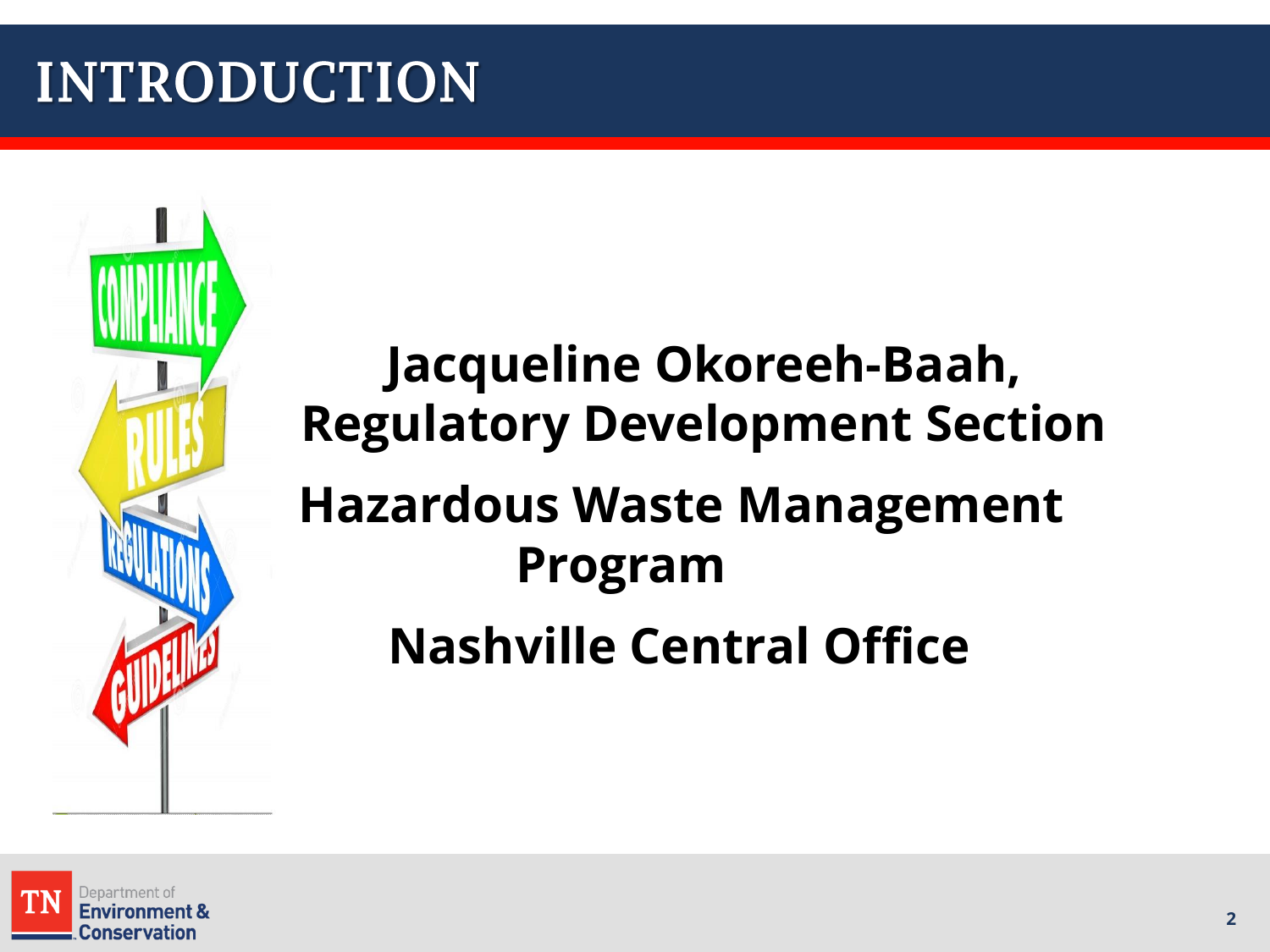## **STATE AUTHORIZATION**

### **[TENNESSE IS AN AUTHORIZED](http://www.epa.gov/epawaste/wyl/stateprograms.htm) STATE.**



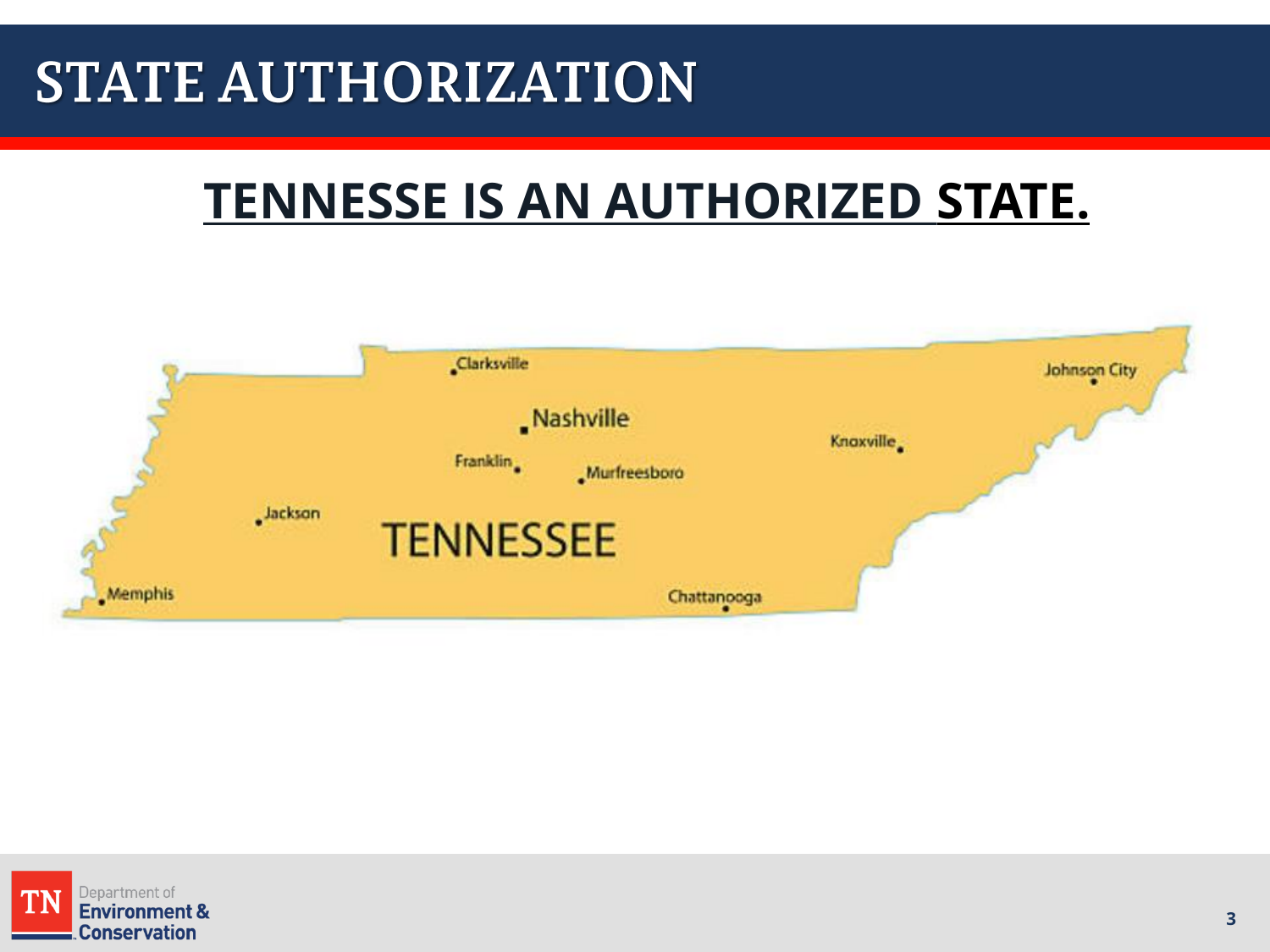## **INTRODUCTION**

### **[State Programs](http://www.epa.gov/epawaste/wyl/stateprograms.htm)**

- State authorization is a rulemaking process through which the EPA delegates the primary responsibility of implementing the RCRA hazardous waste program to individual states in lieu of the EPA.
- State RCRA programs must be **at least as stringent** as the federal requirements, but states can adopt **more stringent** requirements as well.
- The general schedule for States to update their regulations is that the state program **must be modified** by July 1 of each year to reflect changes occurring between July 1 of the previous year to June 30 of the current year.

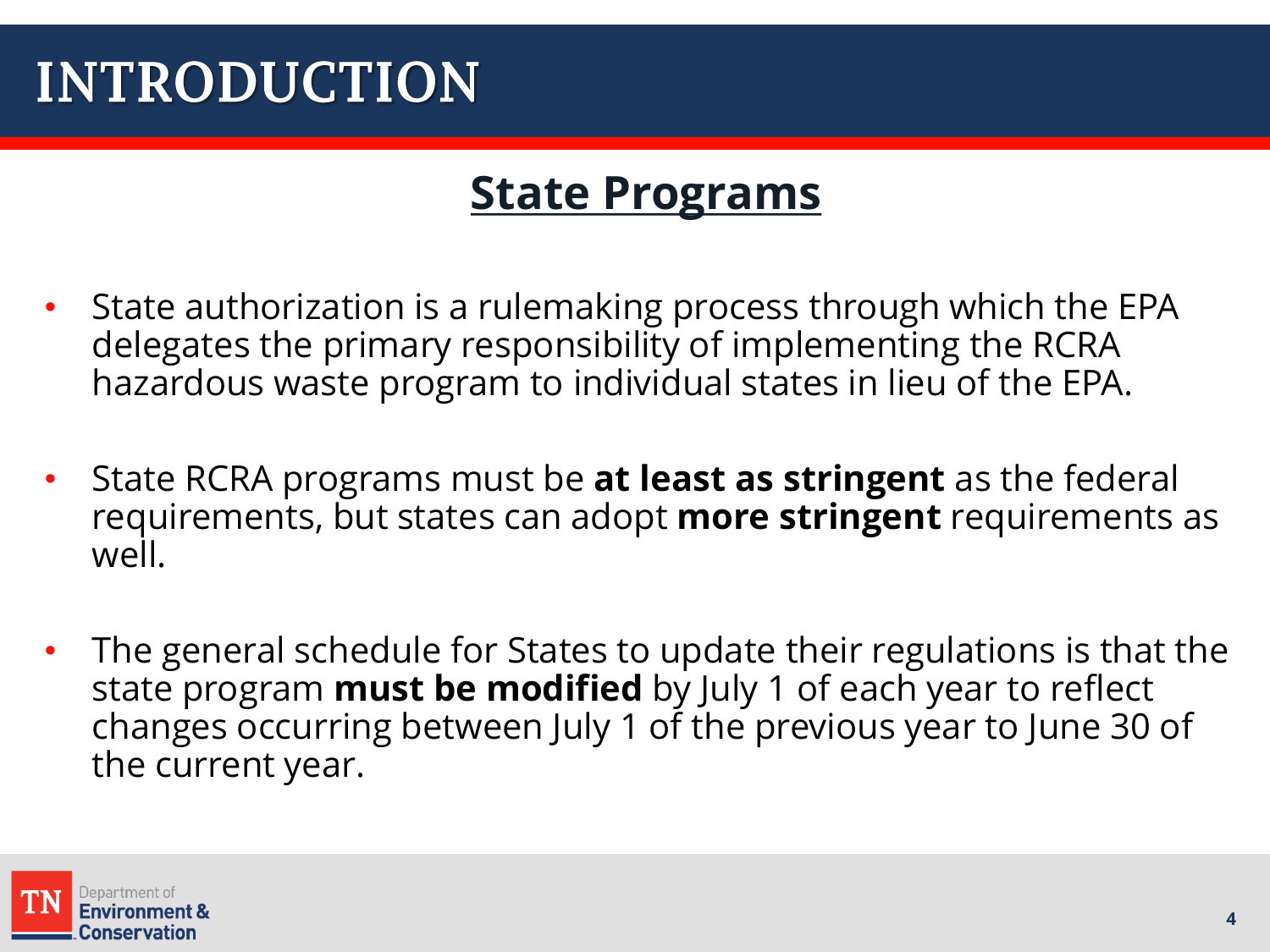### **THE AMENDMENTS**

### **Tennessee amends the hazardous waste regulations:**

- Federal Register
- EPA Comments
- State Laws and this Board's Policies
- Technical corrections and housekeeping

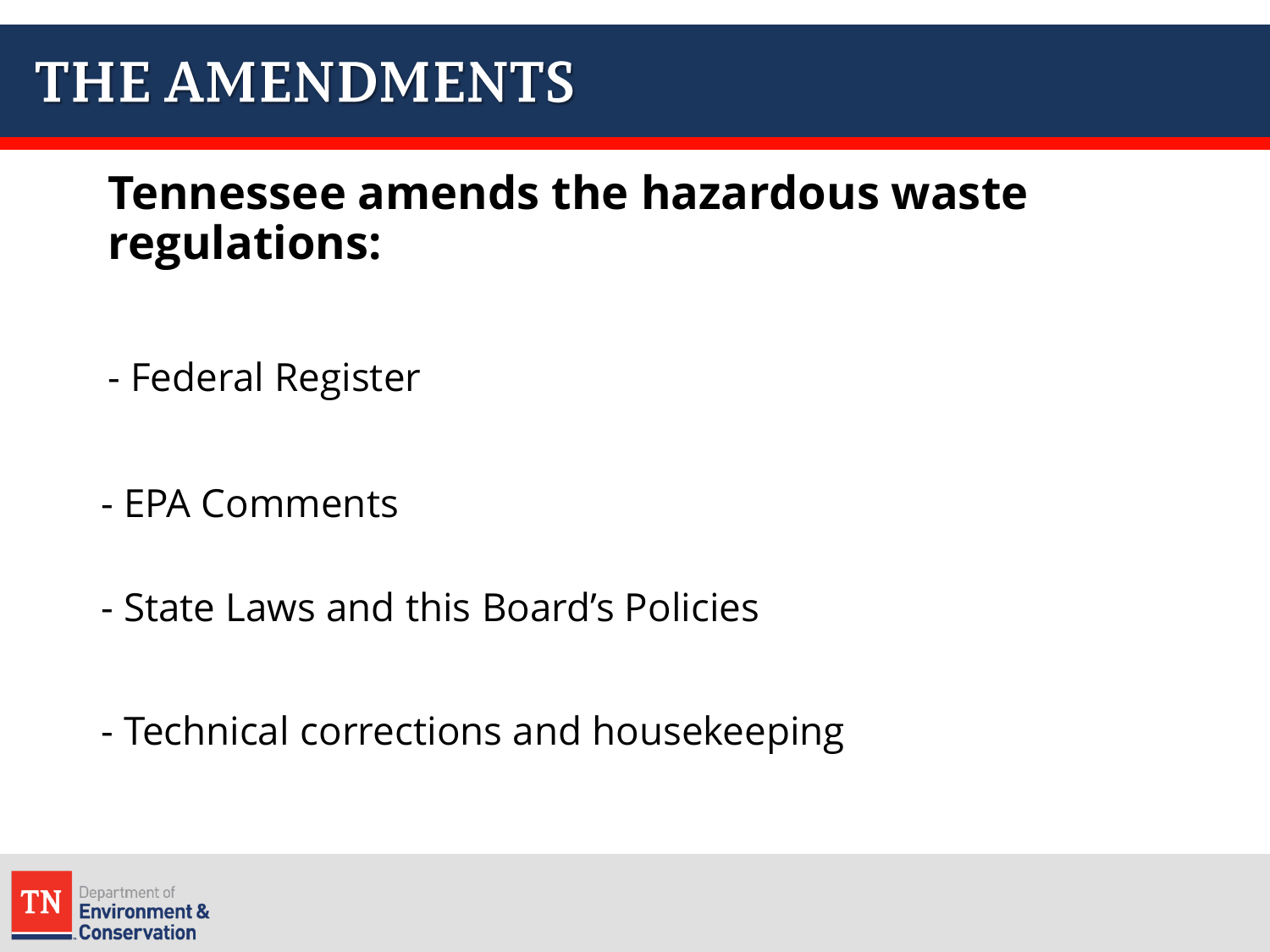# **Generator Improvement Rule (GIR)**

#### **FEDERAL REGISTERS:**

- **November 28, 2016 Hazardous Waste Generator Improvements Rule**
- **November 28, 2016 Hazardous Waste Export-Import Revisions**
- **December 26, 2017 Confidentiality Determinations for Hazardous Waste Export and Import**
- **January 3, 2018 User Fees for the Electronic Hazardous Waste Manifest System (e-Manifest) and Amendments to Manifest Regulations**
- **November 30, 2018 Safe Management of Recalled Airbags**

#### **EPA COMMENTS**

#### **STATE LAWS AND THIS BOARD'S POLICIES**

### **TECHNICAL CORRECTIONS AND HOUSEKEEPING**

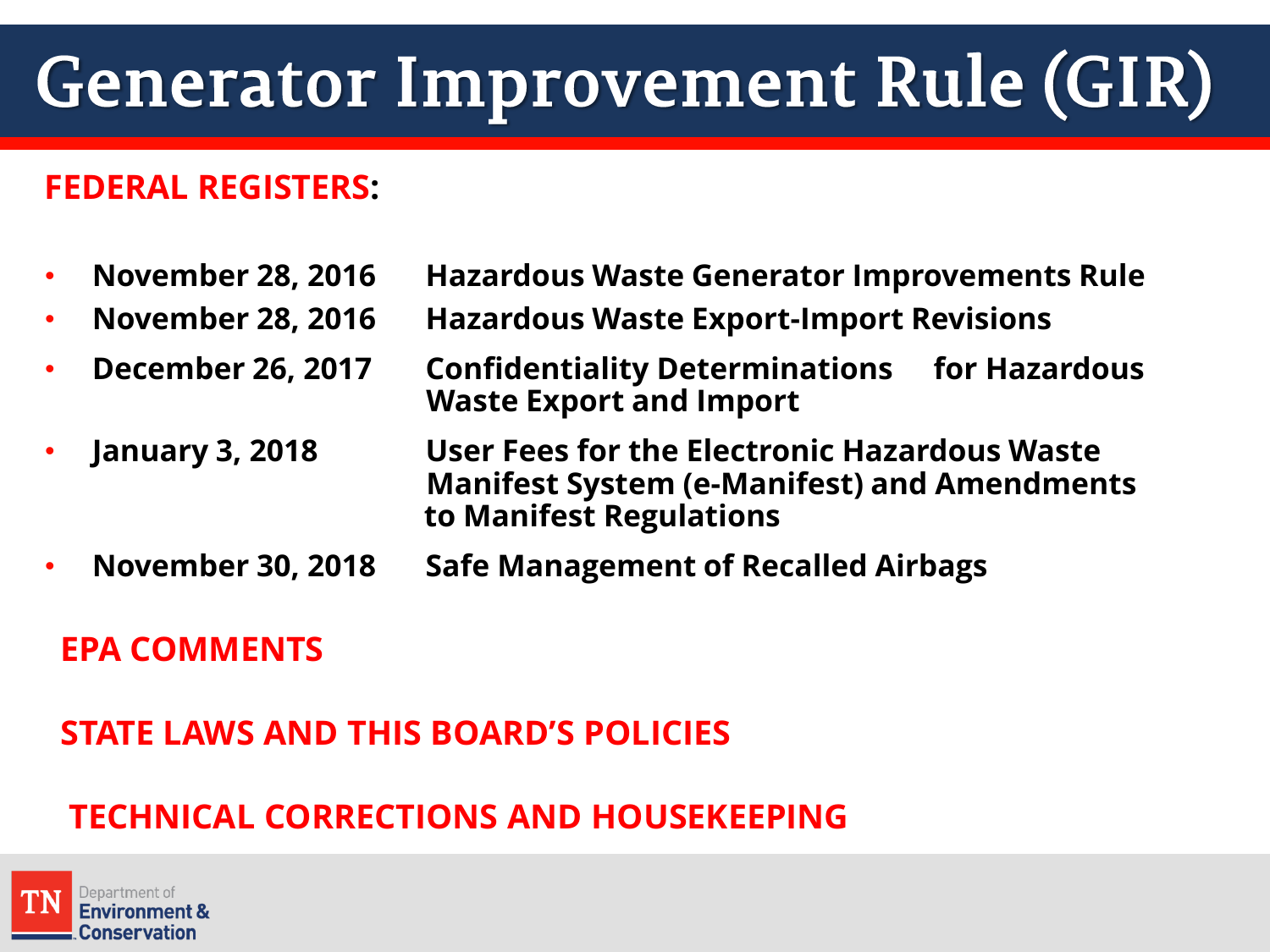# Generator Improvement Rule (GIR)

| $GIR +$<br>(CKLT(s): 236,<br>237, 238, 239, 240, |                                                                             | 7/1/17   | 7/1/17   | Red | 7/1/17   | $\Omega$       | 1        | $\Omega$    | $\Omega$ | $\Omega$    | $\mathbf 0$    |
|--------------------------------------------------|-----------------------------------------------------------------------------|----------|----------|-----|----------|----------------|----------|-------------|----------|-------------|----------------|
| 243)                                             | <b>Rulemaking Initiated</b>                                                 |          |          |     |          |                |          |             |          |             |                |
|                                                  | <b>Rulemaking Coordinator Notified</b>                                      | 7/1/17   | 7/31/17  | Red | 7/1/17   | $\Omega$       | 31       | $\Omega$    | $\Omega$ | $\Omega$    | $\Omega$       |
|                                                  | <b>Case Number Assigned</b>                                                 | 7/2/17   | 7/2/17   | Red | 7/2/17   | $\overline{0}$ | 1        | $\Omega$    | $\Omega$ | $\mathbf 0$ | $\mathbf 0$    |
|                                                  | <b>Regulations, Public Notice and</b><br><b>Justification Drafted</b>       | 7/2/17   | 7/31/17  | Red | 7/2/17   | $\Omega$       | 30       | $\Omega$    | $\Omega$ | $\Omega$    | $\mathbf 0$    |
|                                                  | <b>Division Review</b>                                                      | 8/1/17   | 7/1/19   | Red | 8/1/17   | $\Omega$       | 700      | $\Omega$    | $\Omega$ | 0           | $\mathbf 0$    |
|                                                  | <b>OGC Review (POC)</b>                                                     | 8/1/17   | 7/1/19   | Red | 8/1/17   | $\Omega$       | 700      | $\Omega$    | $\Omega$ | $\Omega$    | $\mathbf 0$    |
|                                                  | <b>Commissioner's Approval</b>                                              | 7/1/19   | 8/2/19   | Red | 7/1/19   | $\Omega$       | 33       | $\Omega$    | $\Omega$ | $\Omega$    | $\mathbf 0$    |
|                                                  | <b>Governor's Approval</b>                                                  | 8/2/19   | 9/13/19  | Red | 8/2/19   | $\Omega$       | 43       | $\Omega$    | $\Omega$ | $\mathbf 0$ | $\mathbf{0}$   |
|                                                  | <b>Public Notice filed with Secretary of</b><br><b>State's Office (SOS)</b> | 10/3/19  | 1/6/20   | Red | 10/3/19  | $\Omega$       | 96       | $\Omega$    | $\Omega$ | $\Omega$    | $\mathbf 0$    |
|                                                  | <b>Division Review</b>                                                      | 1/6/20   | 8/5/20   | Red | 1/6/20   | $\Omega$       | 213      | $\Omega$    | $\Omega$ | $\Omega$    | $\mathbf{0}$   |
|                                                  | <b>OGC Review (POC, GLT)</b>                                                | 1/6/20   | 8/5/20   | Red | 1/6/20   | $\mathbf 0$    | 213      | $\Omega$    | $\Omega$ | $\mathbf 0$ | $\mathbf 0$    |
|                                                  | <b>Rule Adopted by UST&amp;SWDC Board</b>                                   | 8/5/20   | 8/5/20   | Red | 8/5/20   | $\Omega$       | 1        | $\Omega$    | $\Omega$ | $\Omega$    | $\Omega$       |
|                                                  | OGC Review (POC, GLT, LL, & GC)                                             | 8/5/20   | 10/14/20 | Red | 8/5/20   | $\Omega$       | 71       | $\Omega$    | $\Omega$ | $\Omega$    | $\Omega$       |
|                                                  | <b>Governor's Approval</b>                                                  | 10/14/20 | 10/23/20 | Red | 10/14/20 | $\overline{0}$ | 10       | $\mathbf 0$ | $\Omega$ | 0           | $\mathbf{0}$   |
|                                                  | <b>AG Review</b>                                                            | 10/23/20 |          | Red | 10/23/20 |                |          |             |          |             |                |
|                                                  | <b>Final Rule Notice filed with Secretary</b><br>of State's Office (SOS)    | 2/2/21   | 5/2/21   | Red | 2/2/21   | $\Omega$       | 90       | $\Omega$    | $\Omega$ | $\Omega$    | $\mathbf{0}$   |
|                                                  | <b>AG Review</b>                                                            |          |          | Red | 1/0/00   | $\Omega$       | $\Omega$ | $\Omega$    | $\Omega$ | $\mathbf 0$ | $\mathbf 0$    |
|                                                  | <b>Joint Government Operations</b><br><b>Committee Review</b>               |          |          | Red | 1/0/00   | $\Omega$       | $\bf{0}$ | $\Omega$    | $\Omega$ | $\Omega$    | $\overline{0}$ |
|                                                  | <b>Rules Effective</b>                                                      | 5/2/21   | 5/2/21   | Red | 5/2/21   | $\Omega$       | 1        | $\Omega$    | 0        | 0           | 0              |

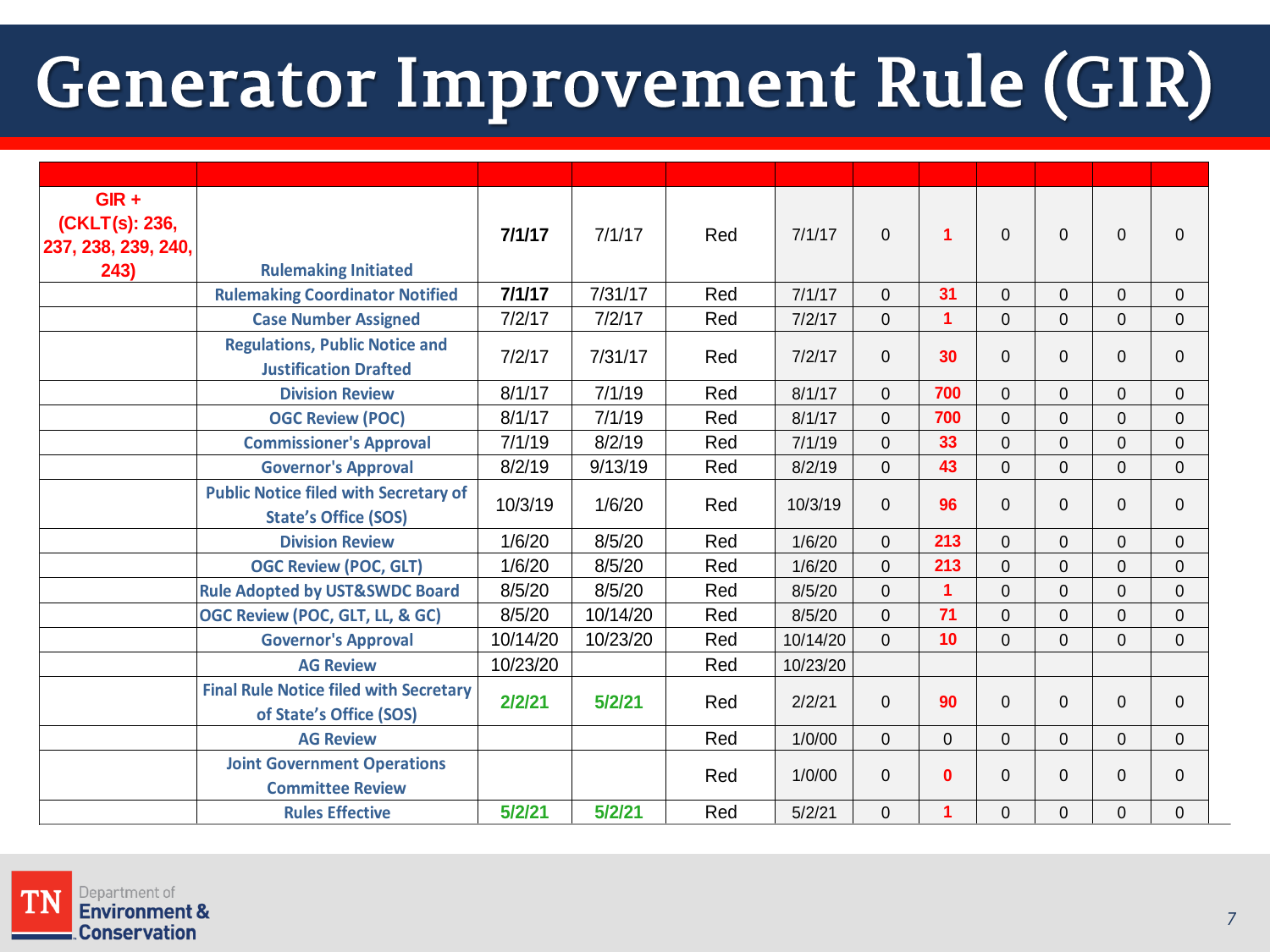# **State Initiated Amendment**

#### **FEDERAL REGISTERS:**

- **December 9, 2019 Increasing Recycling: Adding Aerosol Cans to the Universal Waste Regulations**
- **July 7, 2020 Modernizing Ignitable Liquids Determinations**

#### **EPA COMMENTS**

**STATE LAWS AND THIS BOARD'S POLICIES**

### **TECHNICAL CORRECTIONS AND HOUSEKEEPING**



qq99176375 www.qoqraph.com

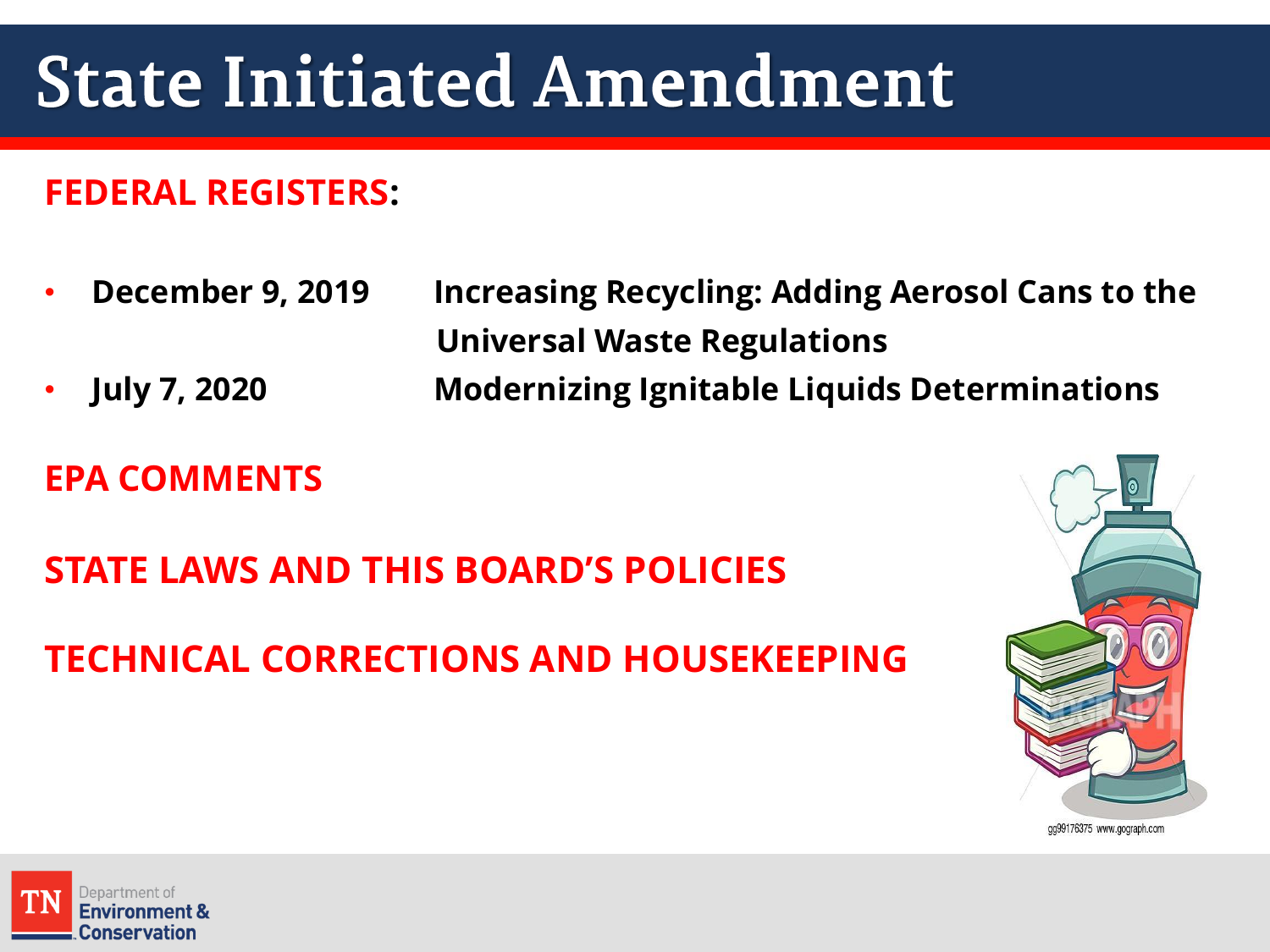# **State Initiated Amendment**

| <b>STATE (EPA</b><br>Comments, 242, |                                                                                 |          |          |              |          |                |              |                |                      |          |              |
|-------------------------------------|---------------------------------------------------------------------------------|----------|----------|--------------|----------|----------------|--------------|----------------|----------------------|----------|--------------|
| $ 243\rangle$                       | <b>Rulemaking Initiated</b>                                                     | 12/4/19  | 12/4/19  | <b>Brown</b> | 12/4/19  | $\mathbf{0}$   | $\mathbf{0}$ | $\Omega$       | $\mathbf{1}$         | 0        | $\mathbf{0}$ |
|                                     | <b>Rulemaking Coordinator Notified</b>                                          | 12/5/19  | 12/5/19  | <b>Brown</b> | 12/5/19  | $\overline{0}$ | $\Omega$     | $\Omega$       | $\overline{1}$       | 0        | $\Omega$     |
|                                     | <b>Case Number Assigned</b>                                                     | 12/5/19  | 12/5/19  | <b>Brown</b> | 12/5/19  | $\mathbf 0$    | $\Omega$     | $\Omega$       | 4                    | $\Omega$ | $\Omega$     |
|                                     | <b>Regulations, Public Notice and</b><br><b>Justification Drafted</b>           | 12/5/19  | 12/5/19  | <b>Brown</b> | 12/5/19  | $\mathbf{0}$   | $\Omega$     | $\Omega$       |                      | 0        | $\mathbf{0}$ |
|                                     | <b>Division Review</b>                                                          | 12/4/19  | 7/22/20  | <b>Brown</b> | 12/4/19  | $\Omega$       | $\Omega$     | $\mathbf 0$    | 232                  | $\Omega$ | $\Omega$     |
|                                     | <b>OGC Review (POC)</b>                                                         | 12/4/19  | 7/22/20  | <b>Brown</b> | 12/4/19  | $\Omega$       | $\Omega$     | $\Omega$       | 232                  | $\Omega$ | $\Omega$     |
|                                     | <b>Commissioner's Approval</b>                                                  | 7/22/20  | 7/22/20  | <b>Brown</b> | 7/22/20  | $\overline{0}$ | $\Omega$     | $\Omega$       | $\blacktriangleleft$ | $\Omega$ | $\Omega$     |
|                                     | <b>Governor's Approval</b>                                                      | 9/1/20   | 9/3/20   | <b>Brown</b> | 9/1/20   | $\overline{0}$ | $\mathbf{0}$ | $\Omega$       | 3                    | 0        | $\Omega$     |
|                                     | <b>Public Notice filed with Secretary of</b><br><b>State's Office (SOS)</b>     | 9/10/20  | 11/10/20 | <b>Brown</b> | 9/10/20  | $\mathbf{0}$   | $\mathbf{0}$ | $\Omega$       | 62                   | 0        | $\mathbf{0}$ |
|                                     | <b>Division Review</b>                                                          | 11/10/20 | 11/17/20 | <b>Brown</b> | 11/10/20 | $\Omega$       | $\Omega$     | $\Omega$       | 8                    | $\Omega$ | $\Omega$     |
|                                     | <b>OGC Review (POC, GLT)</b>                                                    | 11/10/20 |          | <b>Brown</b> | 11/10/20 | $\mathbf 0$    | $\Omega$     | $\Omega$       | $\mathbf{0}$         | $\Omega$ | $\Omega$     |
|                                     | <b>Rule Adopted by UST&amp;SWDC Board</b>                                       | 2/2/21   | 2/2/21   | <b>Brown</b> | 2/2/21   | $\overline{0}$ | $\Omega$     | $\Omega$       | $\overline{1}$       | $\Omega$ | $\Omega$     |
|                                     | OGC Review (POC, GLT, LL, & GC)                                                 |          |          | <b>Brown</b> | 1/0/00   | $\mathbf{0}$   | $\Omega$     | $\Omega$       | $\mathbf{0}$         | 0        | $\mathbf{0}$ |
|                                     | <b>Governor's Approval</b>                                                      |          |          | <b>Brown</b> | 1/0/00   | $\overline{0}$ | 0            | 0              | $\bf{0}$             | 0        | $\Omega$     |
|                                     | <b>AG Review</b>                                                                |          |          | <b>Brown</b> |          |                |              |                |                      |          |              |
|                                     | <b>Final Rule Notice filed with Secretary of</b><br><b>State's Office (SOS)</b> | 5/21/21  | 8/21/21  | <b>Brown</b> | 5/21/21  | $\mathbf{0}$   | $\Omega$     | $\Omega$       | 93                   | $\Omega$ | $\mathbf{0}$ |
|                                     | <b>AG Review</b>                                                                |          |          | <b>Brown</b> | 1/0/00   | $\Omega$       | $\Omega$     | $\Omega$       | $\Omega$             | $\Omega$ | $\Omega$     |
|                                     | <b>Joint Government Operations</b><br><b>Committee Review</b>                   |          |          | <b>Brown</b> | 1/0/00   | $\overline{0}$ | $\Omega$     | $\overline{0}$ | $\bf{0}$             | $\Omega$ | $\mathbf{0}$ |
|                                     | <b>Rules Effective</b>                                                          | 8/21/21  | 8/21/21  | <b>Brown</b> | 8/21/21  | $\overline{0}$ | $\Omega$     | $\Omega$       | 4                    | 0        | $\Omega$     |

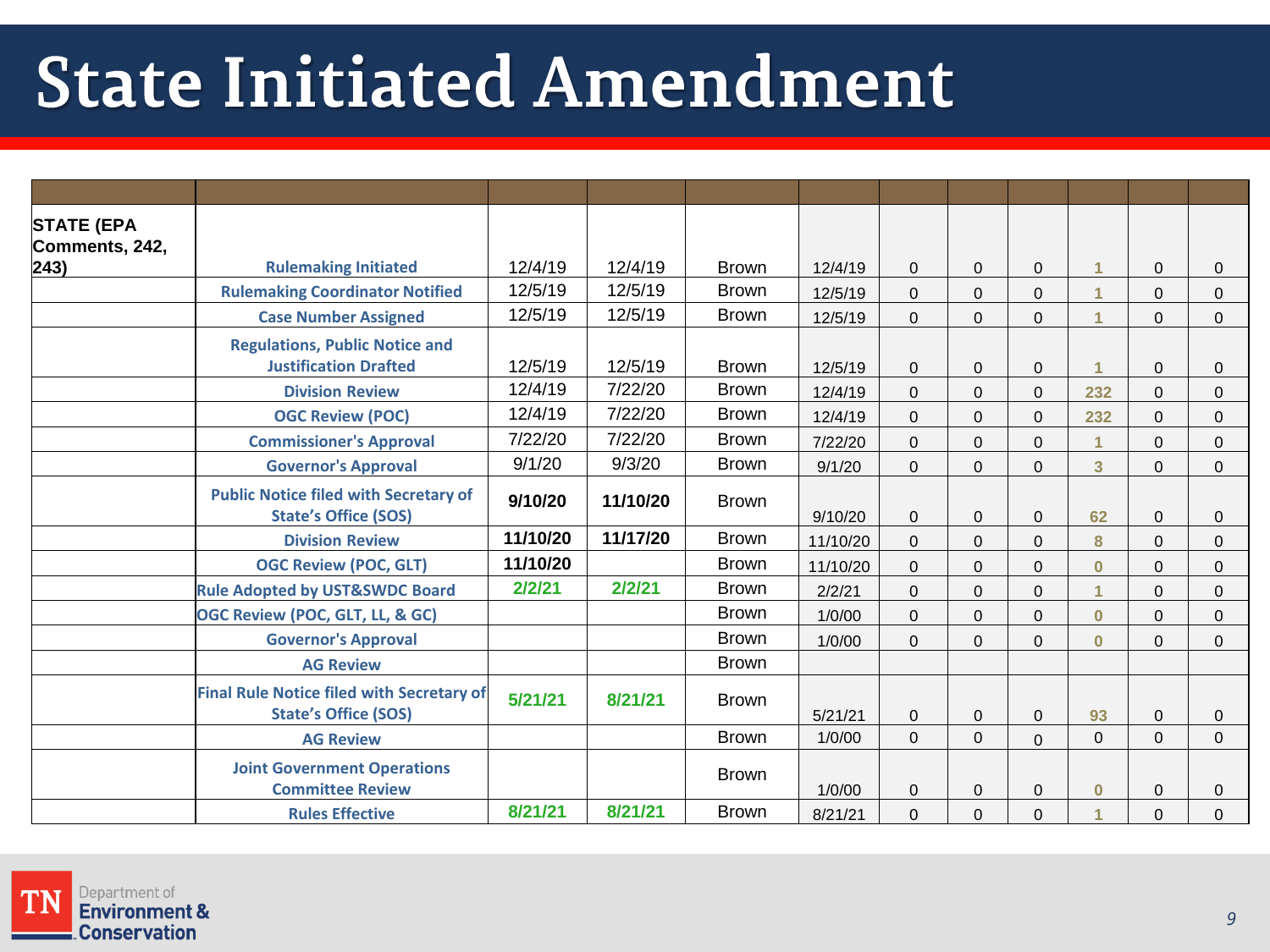# **Pharmaceuticals Rules**

#### **FEDERAL REGISTERS:**

• **February 22, 2019 Management Standards for Hazardous Waste Pharmaceuticals and Amendment to the P075 Listing for Nicotine** 

**EPA COMMENTS**

**STATE LAWS AND THIS BOARD'S POLICIES**



**TECHNICAL CORRECTIONS AND HOUSEKEEPING**

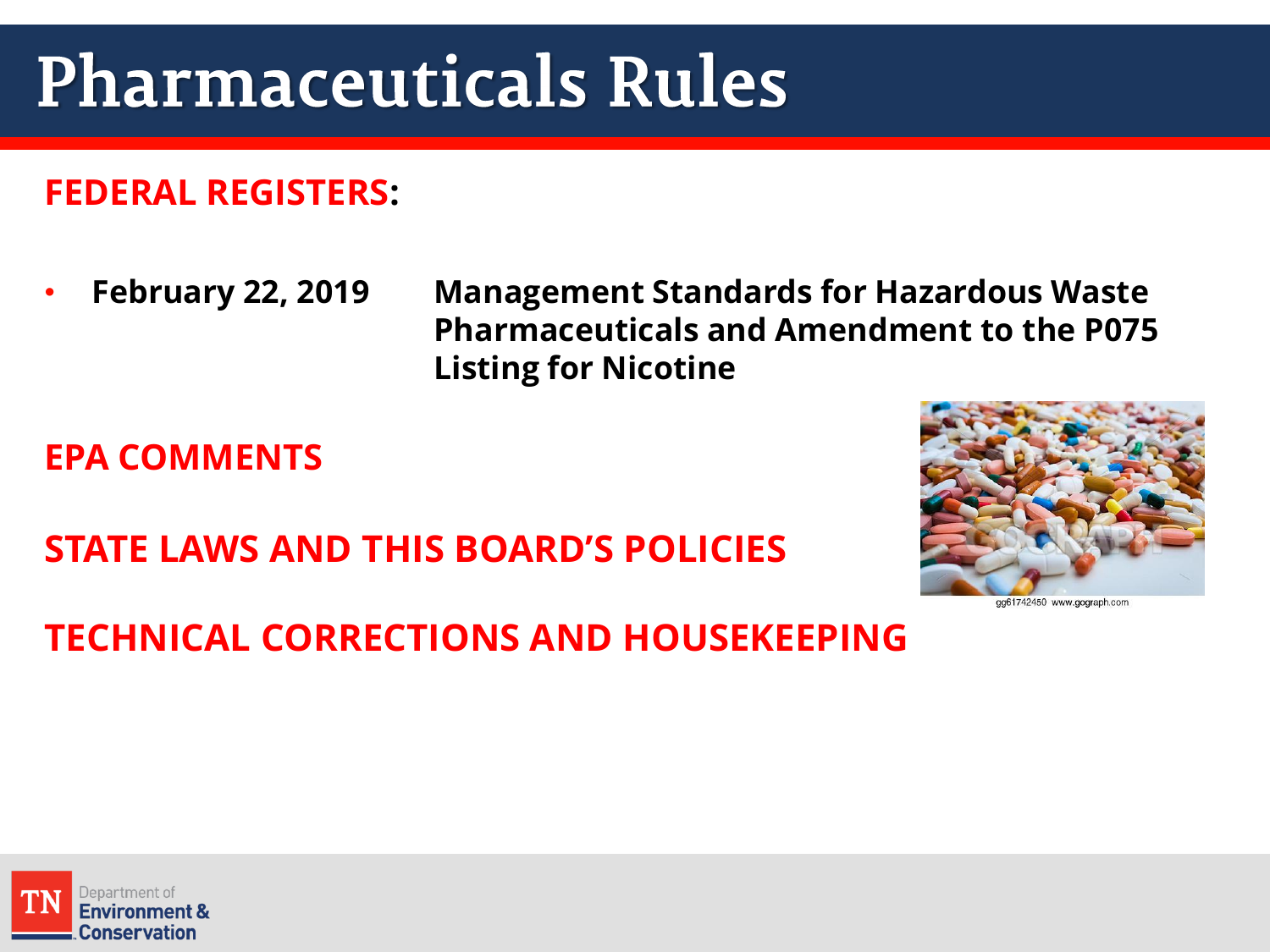# **Pharmaceuticals Rules**

| Pharmaceuticals<br>(CKLT(s): 241) | <b>Rulemaking Initiated</b>                                                 | 2/22/19 | 2/22/19  | Green | 2/22/19 | $\Omega$       | $\Omega$ | $\mathbf{1}$   | $\Omega$     | $\Omega$     | $\Omega$     |
|-----------------------------------|-----------------------------------------------------------------------------|---------|----------|-------|---------|----------------|----------|----------------|--------------|--------------|--------------|
|                                   | <b>Rulemaking Coordinator Notified</b>                                      | 2/22/19 | 2/22/19  | Green | 2/22/19 | $\Omega$       | $\Omega$ | 1              | $\Omega$     | $\Omega$     | $\Omega$     |
|                                   | <b>Case Number Assigned</b>                                                 | 2/22/19 | 2/22/19  | Green | 2/22/19 | $\mathbf{0}$   | $\Omega$ | $\overline{1}$ | $\Omega$     | $\Omega$     | $\mathbf{0}$ |
|                                   | <b>Regulations, Public Notice and</b><br><b>Justification Drafted</b>       | 2/22/19 | 5/22/19  | Green | 2/22/19 | $\Omega$       | $\Omega$ | 90             | $\Omega$     | $\Omega$     | $\Omega$     |
|                                   | <b>Division Review</b>                                                      | 2/22/19 | 12/20/20 | Green | 2/22/19 | $\Omega$       | $\Omega$ | 668            | $\Omega$     | $\Omega$     | $\Omega$     |
|                                   | <b>OGC Review (POC)</b>                                                     |         |          | Green | 1/0/00  | $\Omega$       | $\Omega$ | $\bf{0}$       | $\Omega$     | 0            | $\Omega$     |
|                                   | <b>Commissioner's Approval</b>                                              |         |          | Green | 1/0/00  | $\mathbf{0}$   | $\Omega$ | $\bf{0}$       | $\Omega$     | $\Omega$     | $\Omega$     |
|                                   | <b>Governor's Approval</b>                                                  |         |          | Green | 1/0/00  | $\mathbf{0}$   | $\Omega$ | $\mathbf{0}$   | $\Omega$     | $\Omega$     | $\Omega$     |
|                                   | <b>Public Notice filed with Secretary of</b><br><b>State's Office (SOS)</b> | 5/21/21 | 7/30/21  | Green | 7/30/21 | $\mathbf{0}$   | $\Omega$ | 71             | $\mathbf{0}$ | $\mathbf{0}$ | $\mathbf{0}$ |
|                                   | <b>Division Review</b>                                                      |         |          | Green | 1/0/00  | $\Omega$       | $\Omega$ | $\bf{0}$       | $\Omega$     | $\Omega$     | $\Omega$     |
|                                   | <b>OGC Review (POC, GLT)</b>                                                |         |          | Green | 1/0/00  | $\mathbf{0}$   | $\Omega$ | $\bf{0}$       | $\Omega$     | $\Omega$     | $\Omega$     |
|                                   | <b>Rule Adopted by UST&amp;SWDC Board</b>                                   | 5/2/21  | 5/2/21   | Green | 5/2/21  | $\mathbf{0}$   | $\Omega$ | 1              | $\Omega$     | 0            | $\mathbf{0}$ |
|                                   | OGC Review (POC, GLT, LL, & GC)                                             |         |          | Green | 1/0/00  | $\mathbf{0}$   | $\Omega$ | $\mathbf{0}$   | $\Omega$     | $\Omega$     | $\Omega$     |
|                                   | <b>Governor's Approval</b>                                                  |         |          | Green | 1/0/00  | $\mathbf{0}$   | 0        | $\bf{0}$       | $\Omega$     | $\Omega$     | $\Omega$     |
|                                   | <b>AG Review</b>                                                            |         |          |       |         |                |          |                |              |              |              |
|                                   | <b>Final Rule Notice filed with Secretary</b><br>of State's Office (SOS)    | 7/11/21 | 10/8/21  | Green | 7/11/21 | $\mathbf{0}$   | 0        | 90             | $\mathbf{0}$ | $\mathbf{0}$ | $\mathbf{0}$ |
|                                   | <b>AG Review</b>                                                            |         |          | Green | 1/0/00  | $\overline{0}$ | $\Omega$ | $\bf{0}$       | $\Omega$     | $\Omega$     | $\Omega$     |
|                                   | <b>Joint Government Operations</b><br><b>Committee Review</b>               |         |          | Green | 1/0/00  | $\Omega$       | 0        | $\bf{0}$       | $\Omega$     | $\Omega$     | $\Omega$     |
|                                   | <b>Rules Effective</b>                                                      | 10/8/21 | 10/8/21  | Green | 10/8/21 | $\mathbf{0}$   | $\Omega$ | 1              | $\Omega$     | $\Omega$     | $\Omega$     |

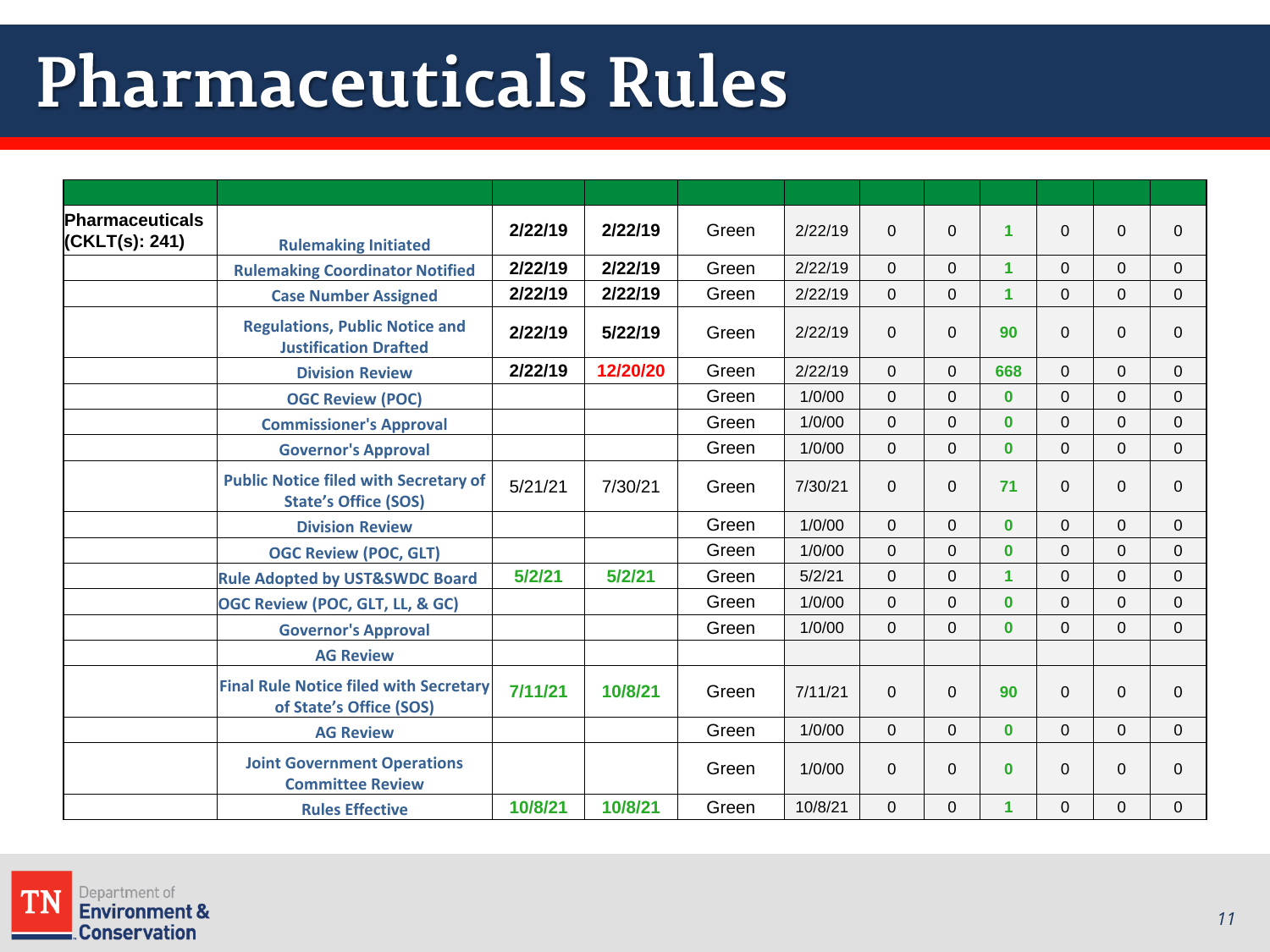**Financial assurance instruments**

**These financial assurance instruments applicable to hazardous waste management facilities subject to Rule 0400-12-01-.05 or 0400-12-01-.06.**

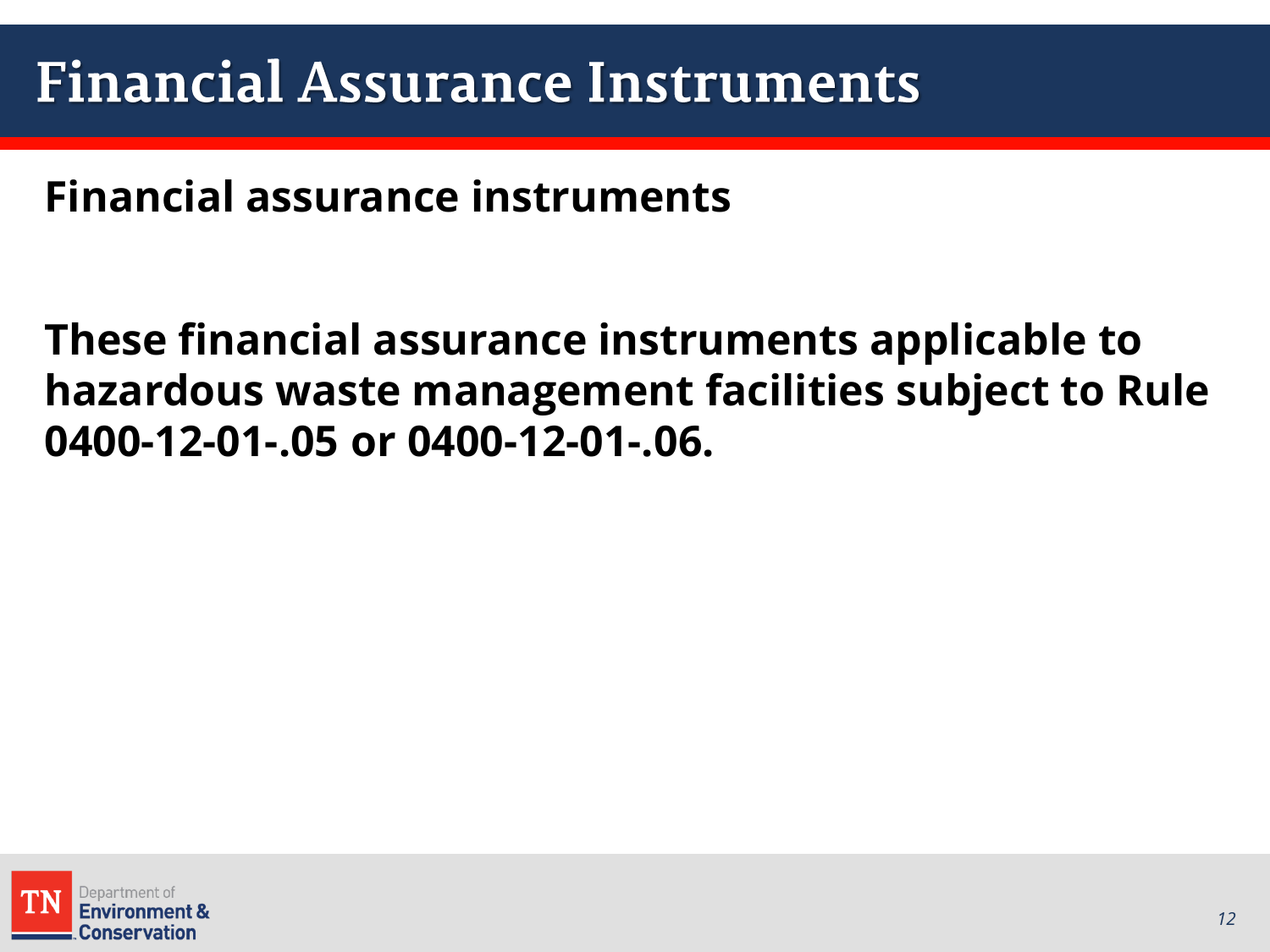### **A copy of the draft/final rules are available at:**

### **http://sos.tn.gov/division-publications/rules-andregulations**

**http://tn.gov/environment/topic/ppo-waste**

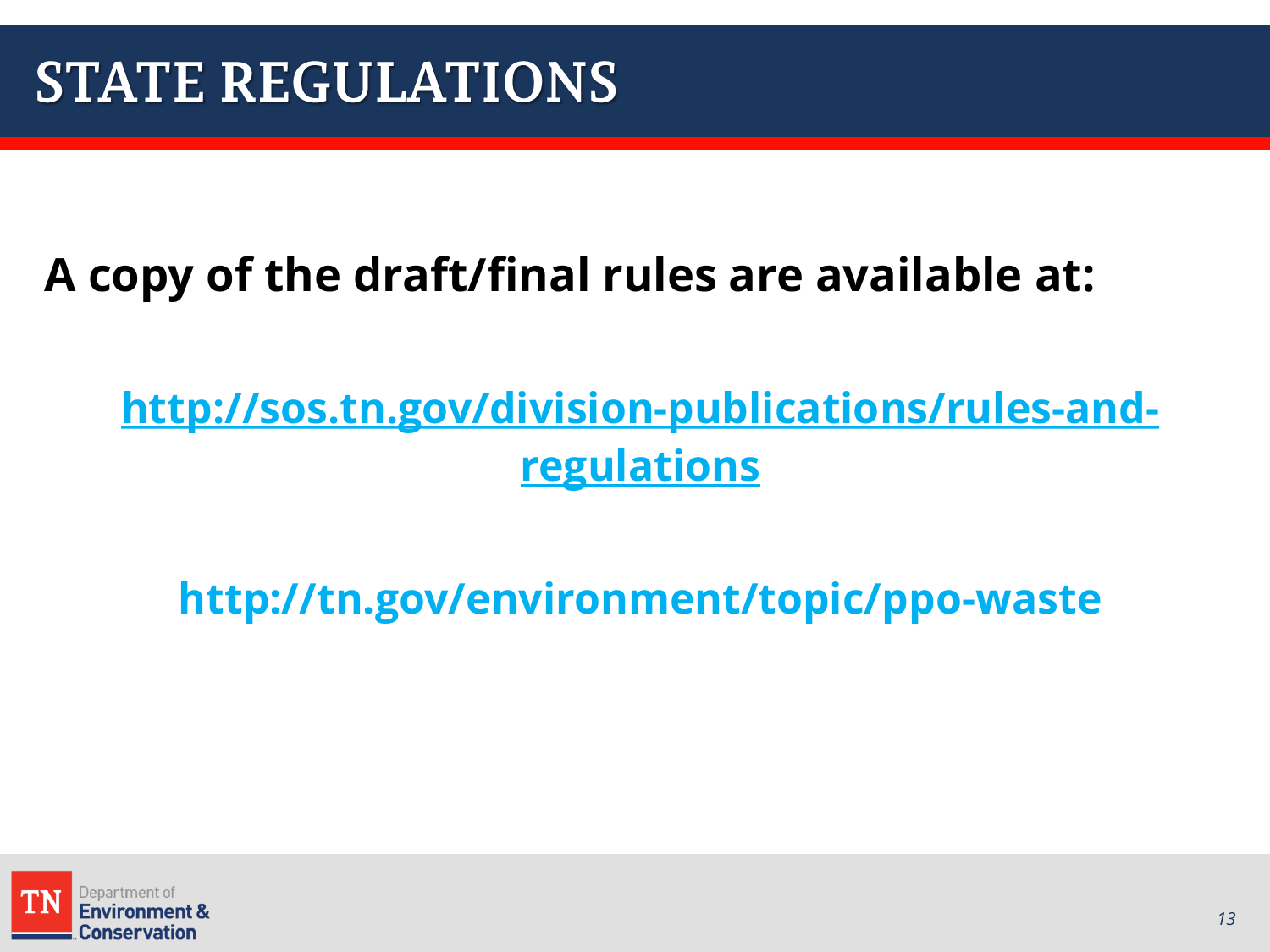### **Information can be found on the EPA website at:**

**https://www.epa.gov/hw**

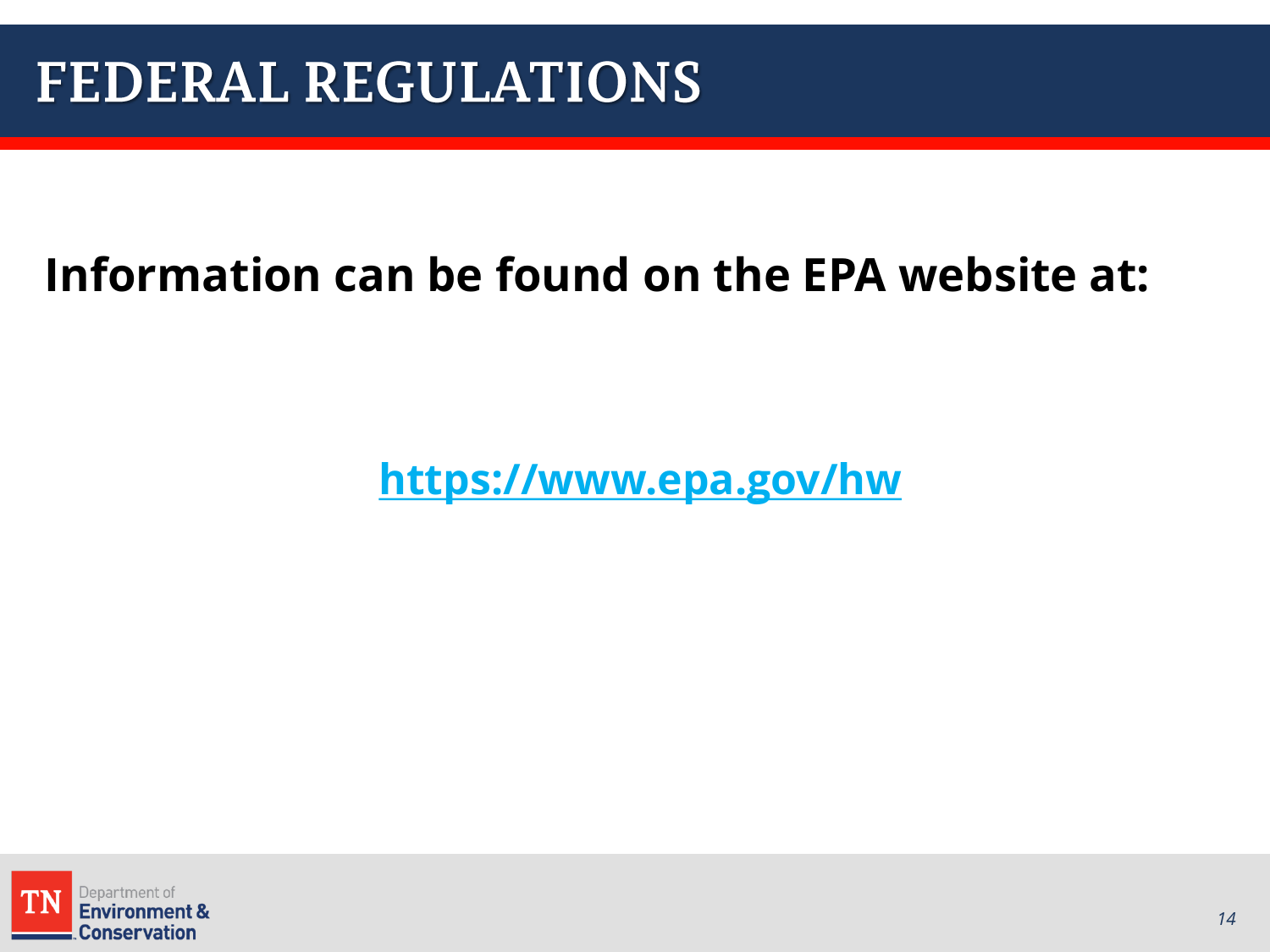## **CONTACT**

• **For further information contact:** 

**TDEC Division of Solid Waste Management WRS Tennessee Tower 312 Rosa L Parks Ave, 14th Floor Nashville TN 37243 Attn: Jackie Okoreeh-Baah 615-532-0825** |